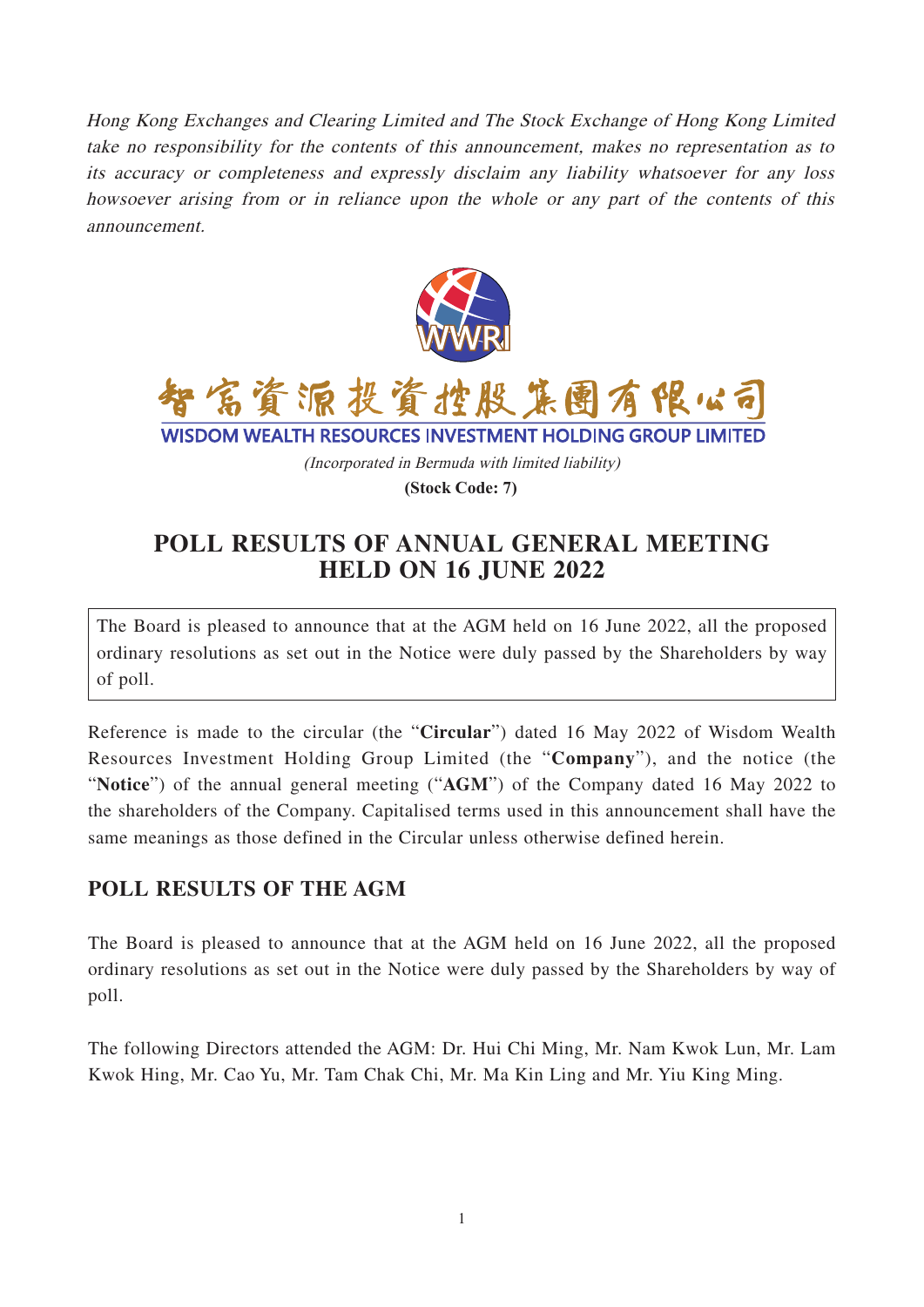As at the date of the AGM, there were a total number of 5,804,281,394 Shares in issue. All the Shareholders were entitled to attend and vote for or against the ordinary resolutions proposed at the AGM. No Shareholder was required to abstain from voting on the ordinary resolutions at the AGM.

Tricor Standard Limited, the Hong Kong Branch Share Registrar of the Company, was appointed as the scrutineer in the AGM for the purpose of taking and monitoring the poll vote. All the ordinary resolutions set out in the Notice contained in the Circular were duly passed by the Shareholders by way of poll at the AGM. The poll results are as follows:

| No. | <b>Ordinary Resolutions</b>                                                                                                                                             | Number of Shares $(\%)$  |                          |
|-----|-------------------------------------------------------------------------------------------------------------------------------------------------------------------------|--------------------------|--------------------------|
|     |                                                                                                                                                                         | For                      | <b>Against</b>           |
| 1.  | To receive and consider the Financial<br>Statements for the year ended 31 December<br>2021 together with the Report of the Directors<br>and Auditors thereon.           | 673,089,856<br>$(100\%)$ | $\Omega$<br>$(0\%)$      |
| 2.  | (A) To re-elect Mr. Neil Bush as the<br>Executive Director of the Company.                                                                                              | 653,923,856<br>(97.15%)  | 19,166,000<br>$(2.85\%)$ |
|     | To re-elect Mr. Lam Kwok Hing as the<br>(B)<br>Executive Director of the Company.                                                                                       | 673,089,856<br>$(100\%)$ | $\Omega$<br>$(0\%)$      |
|     | To re-elect Mr. Nam Kwok Lun as the<br>(C)<br>Executive Director of the Company.                                                                                        | 673,089,856<br>$(100\%)$ | $\Omega$<br>$(0\%)$      |
|     | To re-elect Mr. Xu Jun Jia as the<br>(D)<br>Executive Director of the Company.                                                                                          | 653,923,856<br>(97.15%)  | 19,166,000<br>$(2.85\%)$ |
|     | To authorise the Board of Directors to fix<br>(E)<br>the remuneration of Directors.                                                                                     | 673,089,856<br>$(100\%)$ | $\Omega$<br>$(0\%)$      |
| 3.  | To re-appoint Cheng & Cheng Limited<br>Certified Public Accountants as auditors of<br>the Company and to authorize the Board of<br>Directors to fix their remuneration. | 673,089,856<br>$(100\%)$ | $\Omega$<br>$(0\%)$      |